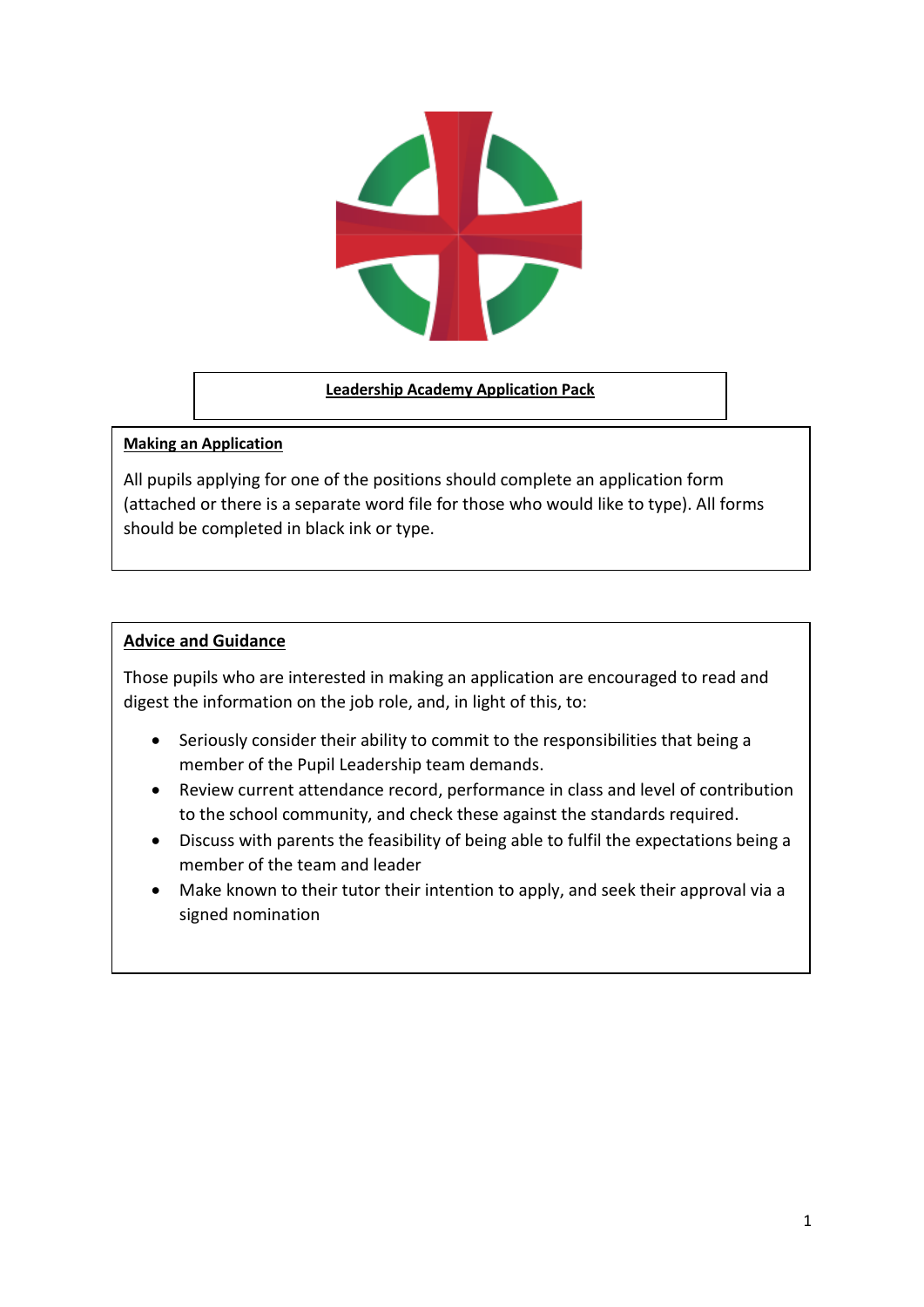## **Basic General Expectations**

Those who wish to apply to become member of the leadership team must be able to demonstrate:

- A positive attitude towards the school, including commitment to the school aims and priorities.
- Their support of a range of school activities and events.
- Adherence to school uniform and presentation standards.
- An exemplary record in terms of learning grades, attendance and punctuality
- A keen sense of responsibility.
- A high level of motivation including a willingness to work with and learn from their peers, including those in younger year groups.

The appointment process will vary dependant on the role and number of applications received. However, all pupils who apply for a post should be prepared to:

- Seek nomination from their form tutor and other key members of staff
- Speak in front of peers to share views and gain support
- Be interviewed by Senior Staff
- Be part of a group interview

Please note, that not all posts will require students to do all of the above, but you must be prepared to be involved in one or all of the selection processes outlined.

All appointments will all be made by **Monday 15th November**